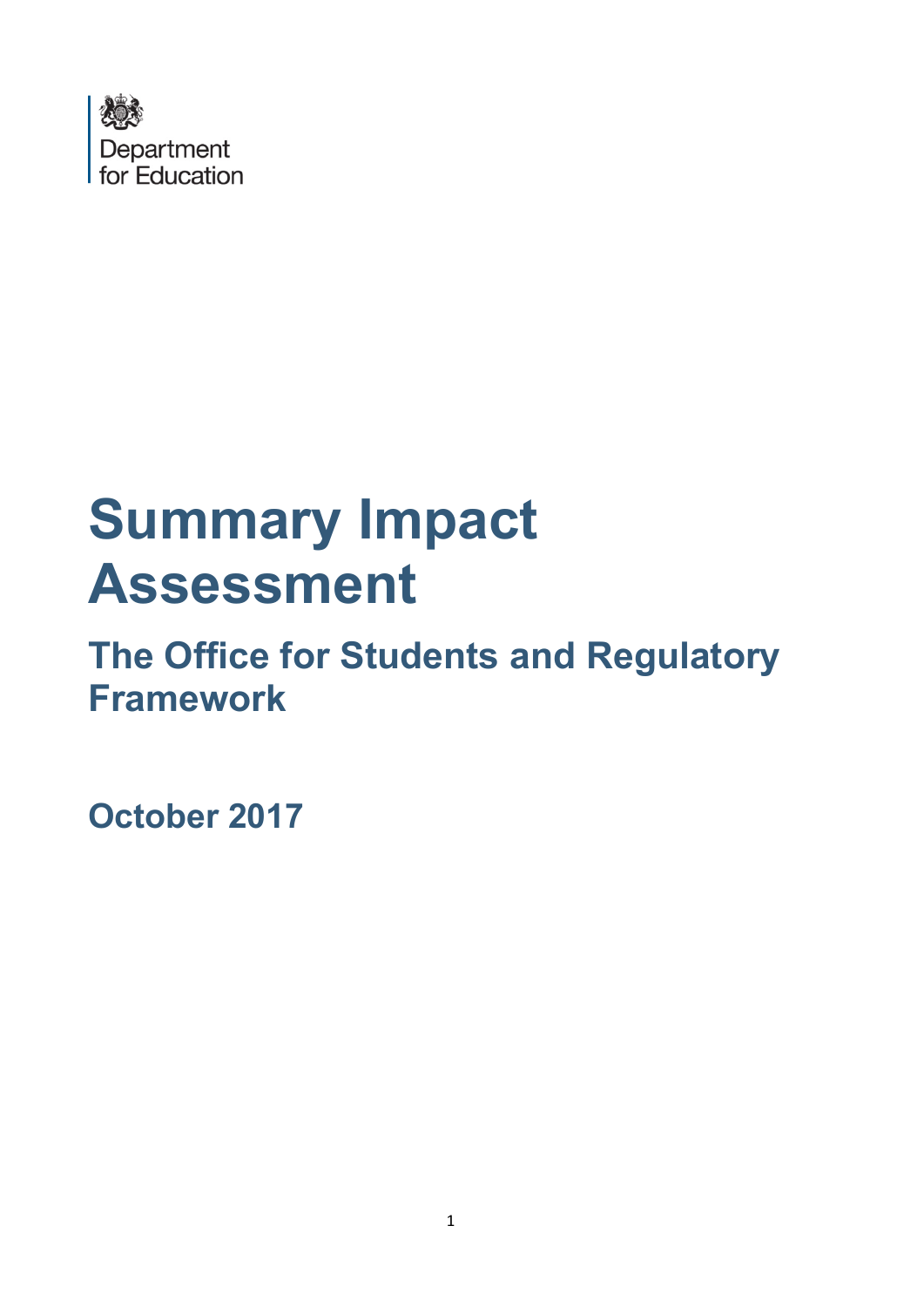## **Introduction**

- 1. The Higher Education and Research Act (HERA) received Royal Assent on 27 April 2017[1.](#page-1-0) The Act aims to promote greater competition, choice and standards in the higher education sector with the goal of delivering better outcomes and value for money for students and taxpayers who underwrite the system. It also aims to strengthen the UK's world-class capabilities in research and innovation. In doing so, the Act supports the role higher education plays as an engine of social mobility and productivity growth, delivering the key skills needed for the UK economy.
- 2. As part of the next phase of the policy development process, the Government is issuing a series of consultation documents, which set out in more detail the model for charging Office for Students (OfS) registration fees and how the new regulatory framework will work in practice, including the single entry gateway, conditions of registration and the risk-based monitoring system.

## **Summary of impacts**

- 3. This summary impact assessment sets out the overarching economic objectives of a modern effective regulatory framework in higher education and summarises the key impacts. Those wishing for further details of the Government's proposals should refer to the Regulatory Framework consultation, *'Securing student success: riskbased regulation for teaching excellence, social mobility and informed choice in Higher Education'*, and the OfS Registration Fees consultation documents.
- 4. Table 1 below provides an overview of the main impacts on students, Higher Education (HE) Providers, taxpayers and other parts of society. The creation of a more streamlined and less burdensome entry process for new high quality providers and the move towards a risk-based monitoring system represent some of the key benefits of the new regulatory framework.
- 5. The introduction of registration fees to partly fund the newly established Office for Students will be an additional cost for new and incumbent HE providers, although, this will be offset by a corresponding saving to the taxpayer. There will likely be a familiarisation cost for providers - associated with understanding and complying with the conditions of registration when they enter the register - however, this is estimated to be small.

<span id="page-1-0"></span> $\overline{\phantom{a}}$ <sup>1</sup> Higher Education and Research Act, 2017, [http://services.parliament.uk/bills/2016-17](http://services.parliament.uk/bills/2016-17/highereducationandresearch.html) [/highereducationandresearch.html](http://services.parliament.uk/bills/2016-17/highereducationandresearch.html)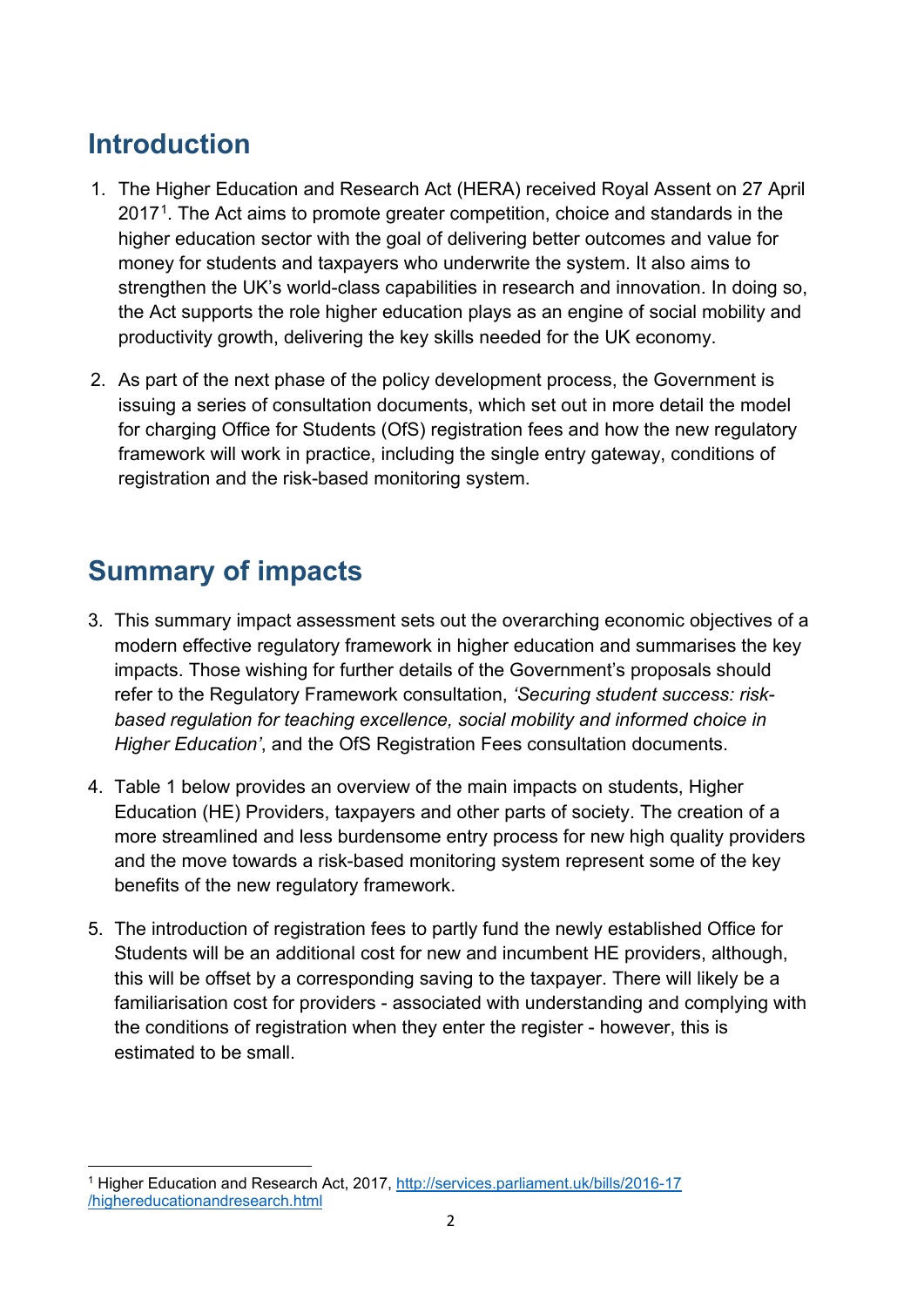### **Table 1: Summary of impacts of regulatory framework**

|                                                                                                                                                                                                                                                                                                                                                                                                                                                  |                 | <b>Students</b>                                                                                                                                                                                                                          | <b>Higher</b><br><b>Education</b><br><b>Providers</b>                                                                                                                                                                                                                                                                                                                                 | Government/<br><b>Taxpayers</b>                                                                                                                                                                                         |
|--------------------------------------------------------------------------------------------------------------------------------------------------------------------------------------------------------------------------------------------------------------------------------------------------------------------------------------------------------------------------------------------------------------------------------------------------|-----------------|------------------------------------------------------------------------------------------------------------------------------------------------------------------------------------------------------------------------------------------|---------------------------------------------------------------------------------------------------------------------------------------------------------------------------------------------------------------------------------------------------------------------------------------------------------------------------------------------------------------------------------------|-------------------------------------------------------------------------------------------------------------------------------------------------------------------------------------------------------------------------|
| <b>Entry to the</b><br><b>Sector and</b><br><b>Single Gateway</b><br>Creation of the register - a<br>single entry gateway to the<br>higher education sector.<br>Level the playing-field to<br>allow new high quality<br>providers to enter the<br>sector, including through<br>reforms to the validation<br>system, creating a more<br>flexible process to obtain<br>degree awarding powers<br>and making it easier to<br>gain university title. | <b>Benefits</b> | Better value for money<br>and improved student<br>outcomes from high-<br>quality provision<br>Greater choice and<br>diversity in the sector<br>increasing its ability to<br>support a wider set of<br>student needs                      | Reduced barriers to entry and<br>increased growth<br>Reduced administrative costs<br>and duplication of processes                                                                                                                                                                                                                                                                     | More competitive<br>sector and<br>innovation<br>Improved sector<br>results in greater<br>confidence, more<br>students and<br>graduates and faster<br>loan repayments                                                    |
|                                                                                                                                                                                                                                                                                                                                                                                                                                                  | Costs           |                                                                                                                                                                                                                                          | Costs associated with<br>familiarisation of the new<br>system and registration for<br>existing providers                                                                                                                                                                                                                                                                              | Monitoring costs<br>associated with more<br>providers, though the<br>sector will bear the<br>majority of regulation<br>costs                                                                                            |
| <b>Initial and</b><br>ongoing<br>conditions of<br>registration<br>Introducing baseline<br>standards and ongoing                                                                                                                                                                                                                                                                                                                                  | <b>Benefits</b> | Protecting students'<br>interests through<br>increased transparency<br>and better information to<br>make informed decisions<br>Widening participation of<br>HE<br>Easier and less costly to<br>continue study in the<br>event of closure | Benefits associated with the<br>relevant registration category<br>(e.g. eligibility for student<br>loans, eligibility for OfS grant<br>funding)                                                                                                                                                                                                                                       | Greater number of<br>students able to<br>continue study,<br>supporting loan<br>repayments<br><b>Meets Government</b><br>commitments on<br>voter registration<br>Supports the<br>promotion of greater<br>social mobility |
| conditions that providers<br>must meet, which vary<br>by registration category<br>of the provider. These<br>include the transparency<br>condition, student<br>protection plans,<br>compulsory TEF,<br>facilitating electoral<br>registration.                                                                                                                                                                                                    | Costs           |                                                                                                                                                                                                                                          | Developing Access and<br>Participation, and Student<br>Protection Plans and<br>complying with new<br>conditions<br>Providing information under<br>the Transparency, student<br>transfers and TEF conditions<br>Supplying information on staff<br>members earning above<br>£100,000, including detailed<br>information and justification<br>for remuneration packages<br>over £150,000 | Cost to the OfS of<br>monitoring conditions                                                                                                                                                                             |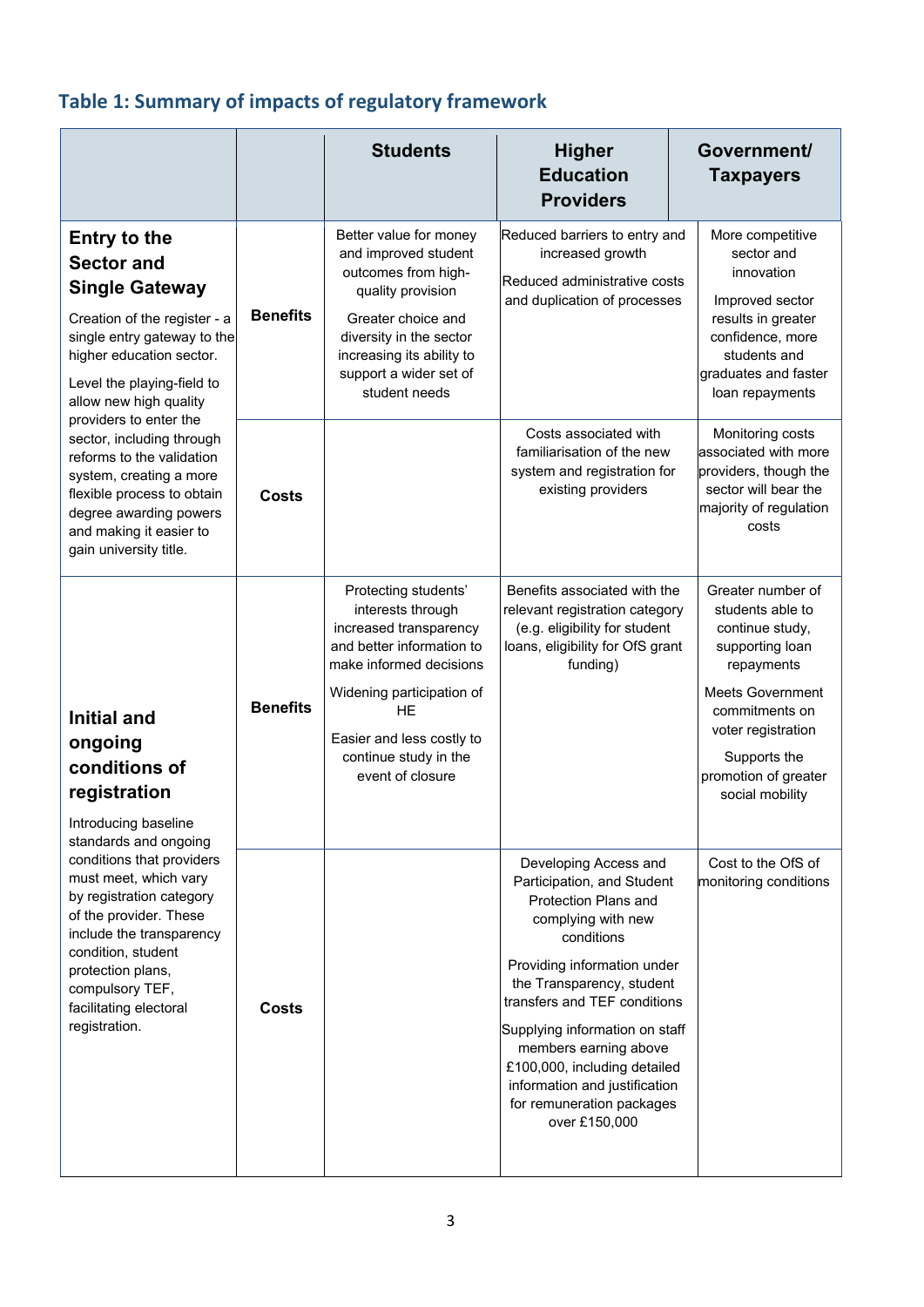|                                                                                                                                                                                                                                       |                 | <b>Students</b>                                                                                                                                                                                  | <b>Higher</b><br><b>Education</b><br><b>Providers</b>                                                                                 | Government/<br><b>Taxpayers</b>                                                                                  |
|---------------------------------------------------------------------------------------------------------------------------------------------------------------------------------------------------------------------------------------|-----------------|--------------------------------------------------------------------------------------------------------------------------------------------------------------------------------------------------|---------------------------------------------------------------------------------------------------------------------------------------|------------------------------------------------------------------------------------------------------------------|
| Introducing a risk<br>based regulatory<br>approach                                                                                                                                                                                    | <b>Benefits</b> | Protecting students by<br>regulating risks to quality<br>of provision and access<br>and participation in HE                                                                                      | Less frequent reviews for low<br>risk providers, reducing<br>unnecessary costs                                                        |                                                                                                                  |
| Focusing regulatory<br>activities on individual<br>providers and on the<br>areas of most risk to<br>ensure that regulation is<br>proportionate                                                                                        | Costs           |                                                                                                                                                                                                  | Increased data provision                                                                                                              |                                                                                                                  |
| <b>Office for</b><br><b>Students</b><br>registration fees<br>Introducing OfS<br>registration fees for<br>providers who are<br>registered with the OfS                                                                                 | <b>Benefits</b> | Improved student<br>outcomes, accessibility<br>and value for money                                                                                                                               | More risk-based regulation                                                                                                            | Efficiency savings<br>Removed duplication<br>More effectively<br>regulated sector                                |
|                                                                                                                                                                                                                                       | <b>Costs</b>    |                                                                                                                                                                                                  | Proportion of the cost of<br>regulation borne by the sector                                                                           | Transition and<br>running costs<br>associated with<br>creation of new body                                       |
| Introduction of<br>student contracts<br>condition<br>This will improve<br>information on what they<br>can expect from a<br>provider, alongside<br>publicising the<br>complaints procedure if<br>this is different from the<br>reality | <b>Benefits</b> | Protecting a student's<br>consumer rights when<br>attending a HE provider<br>Ensuring students know<br>what they can expect<br>from a provider, and how<br>to rectify this if things go<br>wrong |                                                                                                                                       | Improved<br>outcomes,<br>protection and value<br>for money in the HE<br>sector                                   |
|                                                                                                                                                                                                                                       | Costs           |                                                                                                                                                                                                  | Costs associated with<br>supplying additional<br>information to the OfS and<br>students, to demonstrate<br>compliance with conditions |                                                                                                                  |
| <b>Increasing</b><br>student transfers<br>Improving the ease and<br>ability of student to<br>transfer within - and<br>between providers                                                                                               | <b>Benefits</b> | Improving the ability for<br>students to change<br>courses whenever a<br>course or provider does<br>not meet their<br>requirements                                                               |                                                                                                                                       | Potential for reduced<br>student non-<br>continuation,<br>supporting improved<br>loan repayments and<br>outcomes |
|                                                                                                                                                                                                                                       | <b>Costs</b>    |                                                                                                                                                                                                  | Loss of student fee income if<br>a student transfers part-way<br>through their studies                                                |                                                                                                                  |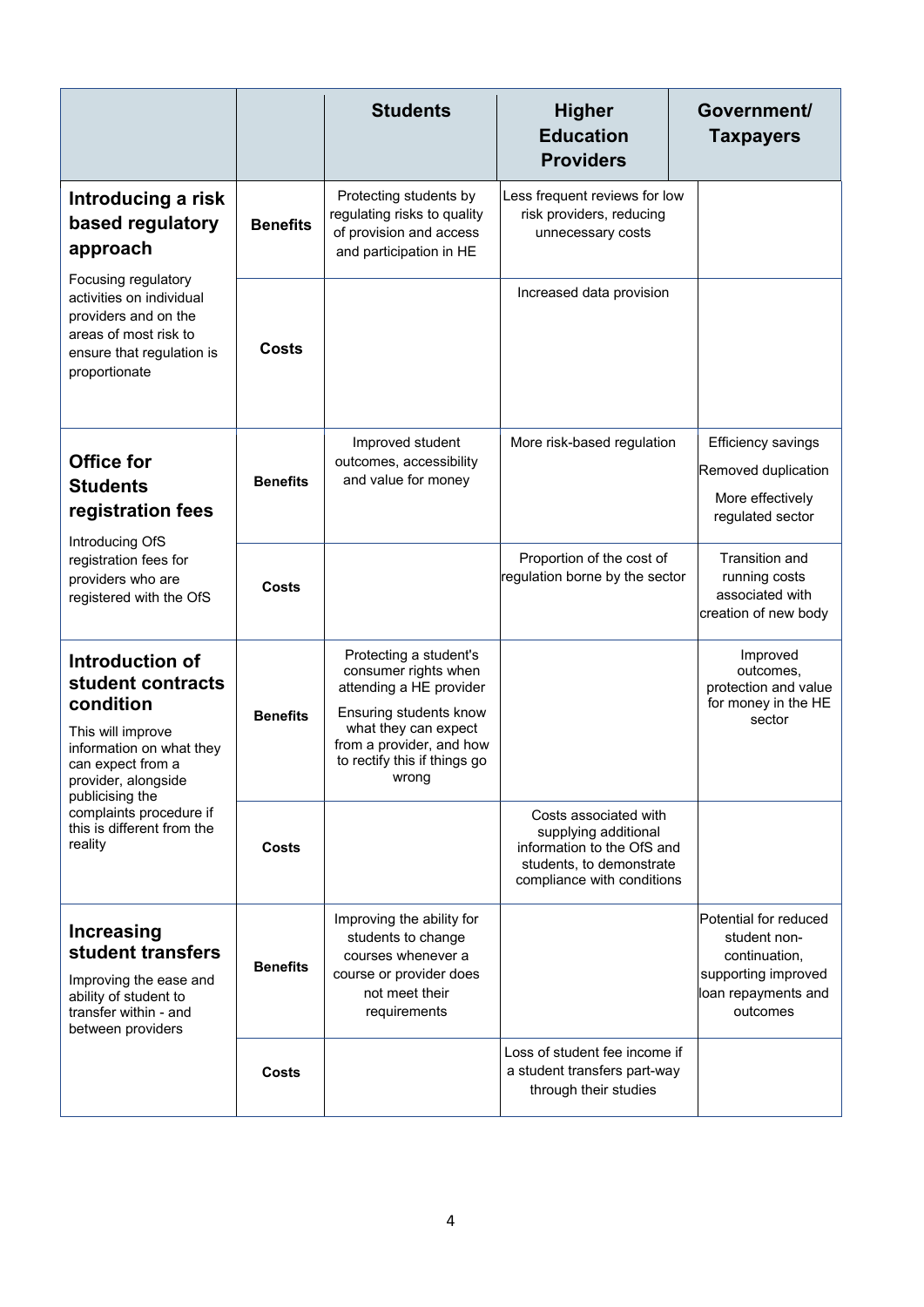## **Protecting student interests in higher education**

- 6. Consumers purchasing goods and services need to have confidence that the product they are buying meets minimum standards of quality and have sufficient information about this product to ensure it meets their needs and aspirations.
- 7. Higher education is no exception. For students, higher education represents a significant and life changing investment. While the upfront cost of higher education is known, the returns to the students take place over a longer period of time and depend on many factors, including the quality of teaching, the choice of the course and institution, as well as the individual effort of the student.
- 8. It is therefore critical that students choose the course and institution that best meets their needs and career aspirations. This enables them to achieve the best outcomes possible. Sub-standard teaching quality or ill-informed choices about HE, which mean that the student does not complete their course, or does so with a poorer qualification, can adversely affect a student's future earnings potential after they graduate.

## **The rationale for government intervention**

- 9. The rationale for strong and effective regulation in HE, which ensures students' interests are protected, stems from the particular characteristics of higher education and the way in which the sector is currently structured.
- 10. Over the last twenty-five years, the higher education sector in England has evolved significantly including major legislative reforms that have opened the sector to new high quality providers and which has helped foster stronger competition in the sector. As a consequence, the current regulatory framework and the regulatory bodies that oversee it, are outdated including becoming less effective at achieving further continuous improvements in competition, choice and quality, limiting improvements in the value for money students and taxpayers receive on their investment in higher education. This highlights the need for the creation of a HE market regulator – in the form of the OfS – which can help achieve innovation in the sector on behalf of students.
- 11. The continued existence of barriers to competition and ongoing information asymmetries are two particular challenges which the new regulatory framework will seek to address. These are discussed in more detail in the next section.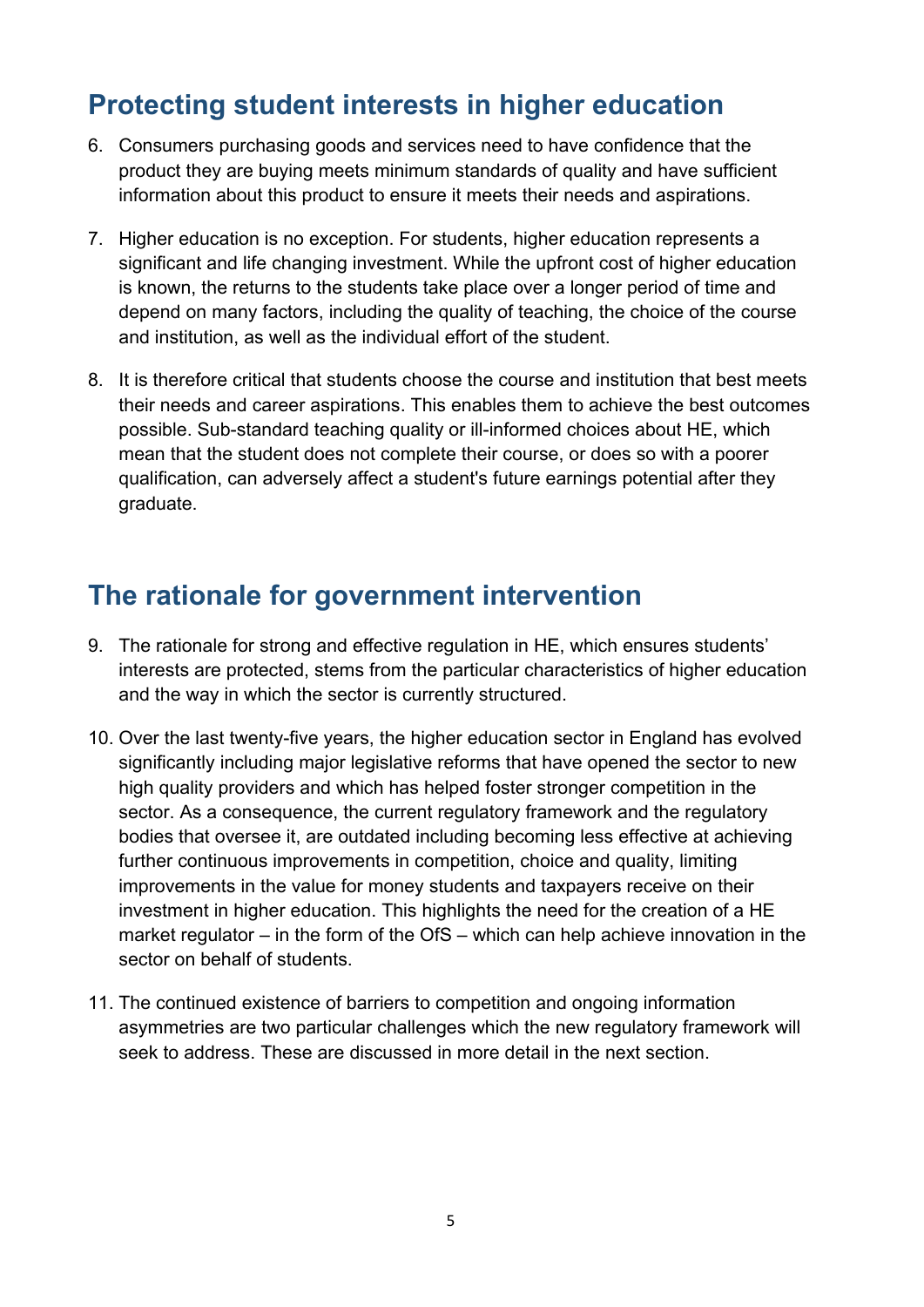#### **Restrained competition in the higher education sector**

- 12. Previous reforms have served to lay the foundations for a better functioning and more competitive market in the HE sector. However, as the Competition and Markets Authority (CMA) have noted<sup>2</sup>, while competition in the HE sector has developed, there are still certain aspects of the current system which are hampering stronger competition.
- 13. For example, the lengthy and costly process of gaining access to the sector can represent a barrier to entry for new high quality providers who must then go through a separate and time-consuming process in order to become eligible for government funding or gain their own degree awarding powers. Competition between incumbent providers can also be distorted because of differences in the way HEIs<sup>[3](#page-5-1)</sup> and APs<sup>[4](#page-5-2)</sup> are regulated and monitored, which gives some an advantage in terms of their ability to attract students.
- 14.Restrained or distorted competition can lead to poorer student outcomes in a number of ways. For example, it reduces the incentive for incumbent providers to raise their game in improving the quality of teaching and the wider academic experience they offer. It can also diminish the range of courses they provide, limiting the development of new or more innovative courses and modes of delivery (for example, for distant learners or mature students).
- 15.The new regulatory framework seeks to strengthen competition between new and existing providers by creating a single entry gateway that reduces the barriers to entering the HE market for new high quality providers, creating a level playing field that removes the unfair advantage that some providers may currently enjoy.

#### **Imperfect or incomplete information about HE provision**

- 16.An inherent characteristic of higher education is that it is a so-called *experience* good, which means that its quality and value cannot be easily or accurately determined beforehand. This particular feature of higher education makes it difficult for students to make informed decisions about which course and institution to attend.
- 17.This problem is compounded by the fact that the current information landscape may not be fit for purpose, because some of the information which prospective students

<span id="page-5-0"></span> $\overline{\phantom{a}}$ <sup>2</sup> Competition and Markets Authority (CMA), 2015, '*An effective regulatory framework for higher education'*, <https://www.gov.uk/cma-cases/competition-and-regulation-in-higher-education-in-england> <sup>3</sup> **Higher Education Institutions** (HEI) are defined as i) a university, or ii) an institution conducted by a

<span id="page-5-1"></span>higher education corporation, or iii) an institution designated as eligible to receive HEFCE funding, [http://www.hefce.ac.uk/whatwedo/invest/unicoll//highereducationinstitutions/](http://www.hefce.ac.uk/whatwedo/invest/unicoll/highereducationinstitutions/)

<span id="page-5-2"></span><sup>4</sup> **Alternative provider** (AP) means any provider of higher education courses which is not in direct receipt of recurrent funding from HEFCE; or does not receive direct recurrent public funding (for example, from a local authority, or the Secretary of State for Education); and is not a Further Education College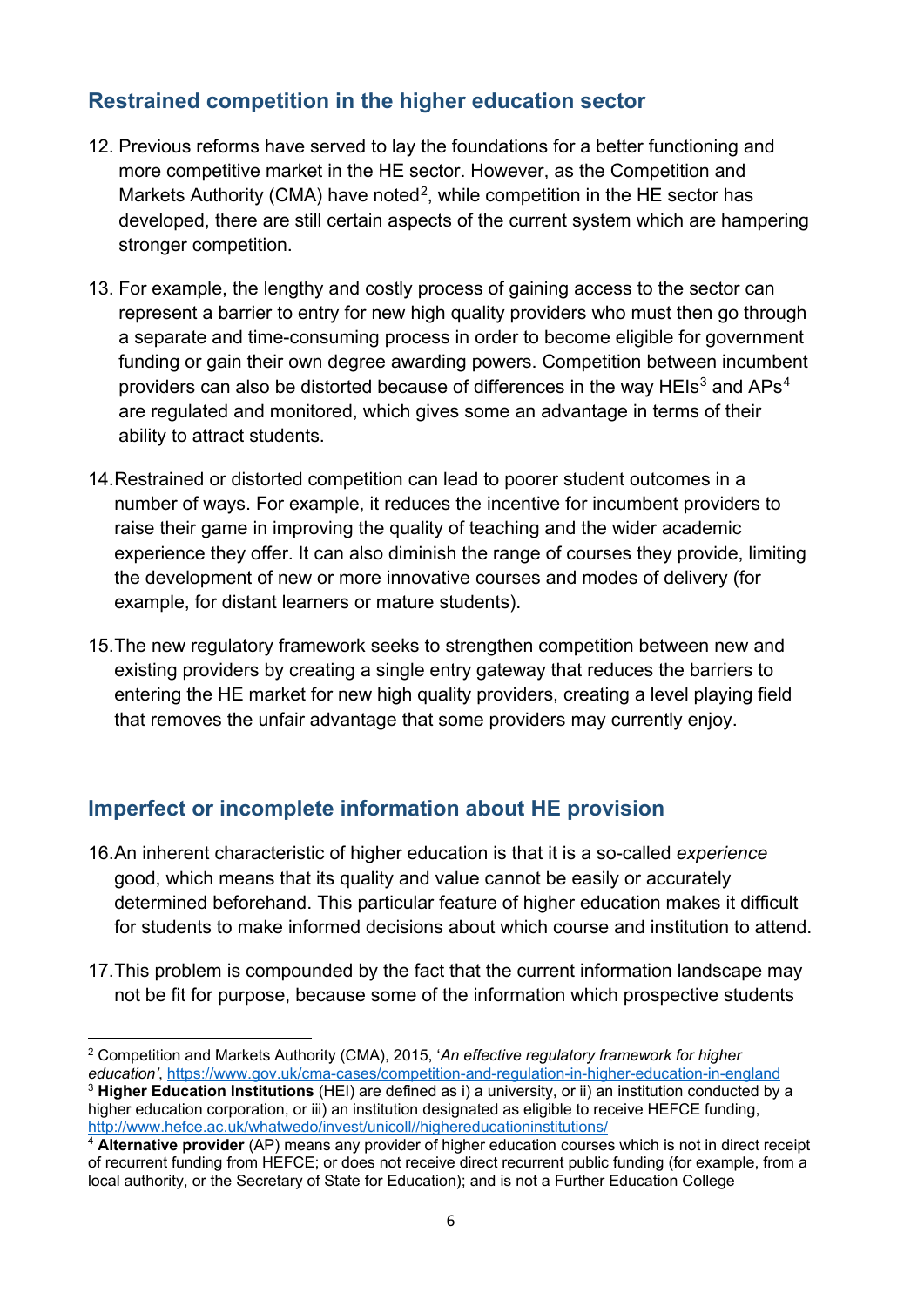need to choose their course or institution is either incomplete, unreliable or not readily available. Students may take a range of different factors into account when deciding which institution to choose. This includes the quality of teaching at different providers and the wider academic journey from the point of admission to graduation.[5](#page-6-0)

- 18.In the case of information quality, this is being addressed through the creation of the Teaching Excellence and Student Outcomes Framework (TEF), [6](#page-6-1) as well as the development of the Longitudinal Education Outcomes (LEO) dataset<sup>[7](#page-6-2)</sup>. TEF aims to assess the quality of teaching at institutions - and on the courses they offer - with the results published in a way that facilitates comparison across institutions, enabling prospective students to make more informed decisions about where teaching excellence can be found. Many HE providers already participated in TEF, and these proposals will see it become compulsory for all large HE providers with over 500 undergraduate students in the approved categories.
- 19.Separately, the newly created OfS will place a Transparency Duty on providers to publish data on application, offer, acceptance and progression rates, broken down by gender, ethnicity and disadvantage. The need for transparency from institutions includes consideration of their broader performance and the areas they each need to improve; an example of this is their requirement to justify vice chancellor pay above certain levels.

#### **Improving the academic journey for all**

- 20.While progress has been made over the last decade to address the unequal distribution of access, retention and outcomes - especially of students with protected characteristics and from disadvantaged backgrounds - significant gaps still persist in participation, progression and attainment.
- 21.For example, in 2016 a young person from the most advantaged backgrounds  $(POLAR3<sup>8</sup>$  $(POLAR3<sup>8</sup>$  $(POLAR3<sup>8</sup>$  quintile 5) is 2-3 times more likely to attend higher education than

<span id="page-6-0"></span>l 5More information on student decision making behaviour can be found in BIS Economics Paper No 114., 2011, '*Supporting analysis for the higher education white paper',* [https://www.gov.uk/government/uploads](https://www.gov.uk/government/uploads/system/uploads/attachment_data/file/32110/11-1007-supporting-analysis-for-higher-education-white-paper.pdf) [/system/uploads/attachment\\_data/file/32110/11-1007-supporting-analysis-for-higher-education-white](https://www.gov.uk/government/uploads/system/uploads/attachment_data/file/32110/11-1007-supporting-analysis-for-higher-education-white-paper.pdf)[paper.pdf](https://www.gov.uk/government/uploads/system/uploads/attachment_data/file/32110/11-1007-supporting-analysis-for-higher-education-white-paper.pdf)

<span id="page-6-1"></span> $6$  For more information on TEF please refer to HEFCE quidance:<http://www.hefce.ac.uk/lt/tef/>

<span id="page-6-2"></span><sup>7</sup> DfE, 2017, *'SFR18/2017 - Employment and earnings outcomes of higher education graduates by subject and institution: experimental statistics using the Longitudinal Education Outcomes (LEO) data'*, [https://www.gov.uk/government/uploads/system/uploads/attachment\\_data/file/619512/SFR\\_18\\_2017\\_LE](https://www.gov.uk/government/uploads/system/uploads/attachment_data/file/619512/SFR_18_2017_LEO_mainText.pdf) [O\\_mainText.pdf](https://www.gov.uk/government/uploads/system/uploads/attachment_data/file/619512/SFR_18_2017_LEO_mainText.pdf)

<span id="page-6-3"></span><sup>8</sup> POLAR3 (Participation of Local Areas) measures the propensity of young people to participate in HE split into quintiles, with quintile 1 being the most disadvantaged areas (the lowest 20%), and quintile 5 being the most advantaged areas (the highest 20%). For further information please see: <http://www.hefce.ac.uk/pubs/year/2012/201226/>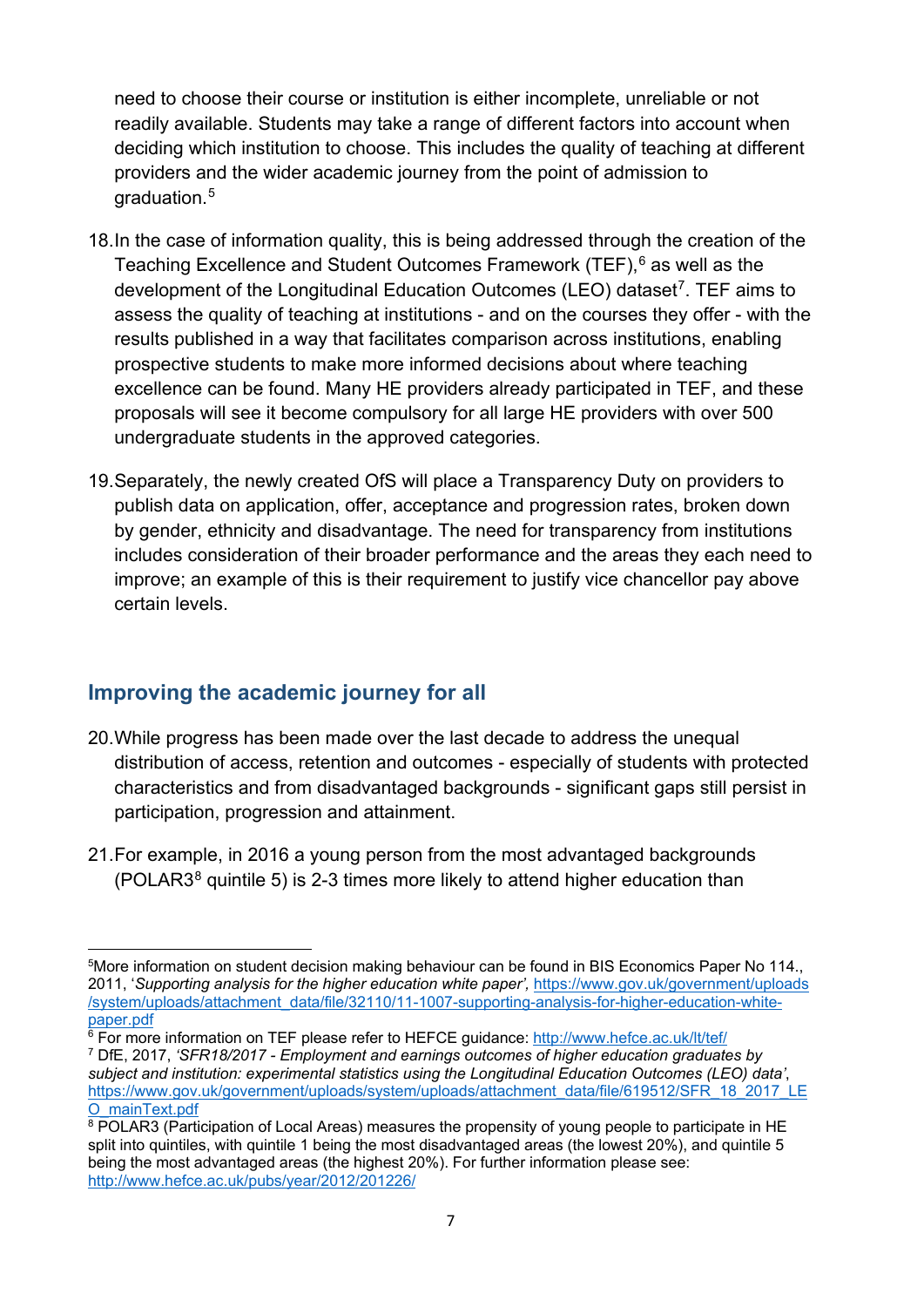someone from the most disadvantaged backgrounds (POLAR3 quintile 1) $9,10$  $9,10$ . Disadvantaged students also have higher non-continuation rates, which in 2014-15 was 9%, compared to 5% for the most advantaged students<sup>11</sup>. These differences extend to graduate outcomes six months after graduation as well; In 2015-16, around 73% of graduates from less advantaged backgrounds<sup>[12](#page-7-3)</sup> were in the most advantaged occupational groups, compared to 79% of graduates from the most advantaged backgrounds<sup>13</sup>.

- 22.There also continues to be differences in entry rates by ethnicity. While 2015/16 saw the highest recorded HE entry rates for each ethnic group<sup>[14](#page-7-5)</sup>, a continuing trend has been the low proportion of white 18 year olds entering HE, which is now the lowest of any ethnic group.
- 23.For this reason, the OfS will have a strong, clear focus on social mobility. As well as the Transparency Duty, the OfS will use access-and-participation statements and plans as an additional lever to promote greater access, progression and success of students from disadvantaged and underrepresented groups.

## **The shift to a risk-based regulatory approach**

- 24. The HE sector is highly diverse. HE providers differ markedly in terms of the way they are funded, their mission, and their mix of teaching, research and wider operations. HE providers can also vary significantly in terms of the number and composition of student enrolments, and the proportion of students that come from disadvantaged backgrounds.
- 25.This diversity means that the risks to students of poorer outcomes and the impact that this may have on their future career prospects is likely to be greater in some part of the HE sector than others. Those at greatest risk are likely to include students from disadvantaged backgrounds who may experience greater barriers to access, retention and success, and students who are geographically less mobile (for example, because of financial or family ties) or located in 'cold spot' areas where there are relatively lower levels of HE provision. This is because they may have

<span id="page-7-2"></span><sup>11</sup> Offa, 2017, "Outcomes of access agreements monitoring for 2015-16", [https://www.offa.org.uk/wp](https://www.offa.org.uk/wp-content/uploads/2017/06/OFFA-Monitoring-Outcomes-Report-2015-16-Final.pdf)[content/uploads/2017/06/OFFA-Monitoring-Outcomes-Report-2015-16-Final.pdf](https://www.offa.org.uk/wp-content/uploads/2017/06/OFFA-Monitoring-Outcomes-Report-2015-16-Final.pdf)

l

<span id="page-7-0"></span><sup>9</sup>UCAS, 2016, *'End of cycle report: UCAS Analysis and Research'*, [https://www.ucas.com/file/86541](https://www.ucas.com/file/86541/download?token=PQnaAI5f) [/download?token=PQnaAI5f](https://www.ucas.com/file/86541/download?token=PQnaAI5f)

<span id="page-7-1"></span><sup>&</sup>lt;sup>10</sup> In 2015/16, around 19.5% of young people from quintile 1 (most disadvantaged) participated in higher education, compared to 46.3% of POLAR3 quintile 5. This is a major improvement on 2008/09 when only 12.9% of quintile 1 students attended a HEP, compared to 42.3% of quintile 5 students

<span id="page-7-3"></span> $12$  Those students from households where parents hold jobs from the Standard Occupational Classification (SOC) groups 4-9

<span id="page-7-4"></span><sup>13</sup> DfE, 2017, *'SFR39/2017 – Widening Participation in Higher Education, England 2014/15 age cohort'*, [https://www.gov.uk/government/uploads/system/uploads/attachment\\_data/file/635103/SFR39-2017-](https://www.gov.uk/government/uploads/system/uploads/attachment_data/file/635103/SFR39-2017-MainText.pdf) [MainText.pdf](https://www.gov.uk/government/uploads/system/uploads/attachment_data/file/635103/SFR39-2017-MainText.pdf)

<span id="page-7-5"></span><sup>14</sup> UCAS, 2016, *'Equality and entry rates data explorer'*, available here: [https://www.ucas.com/corporate](https://www.ucas.com/corporate/data-and-analysis/ucas-undergraduate-releases/equality-and-entry-rates-data-explorer) [/data-and-analysis/ucas-undergraduate-releases/equality-and-entry-rates-data-explorer](https://www.ucas.com/corporate/data-and-analysis/ucas-undergraduate-releases/equality-and-entry-rates-data-explorer)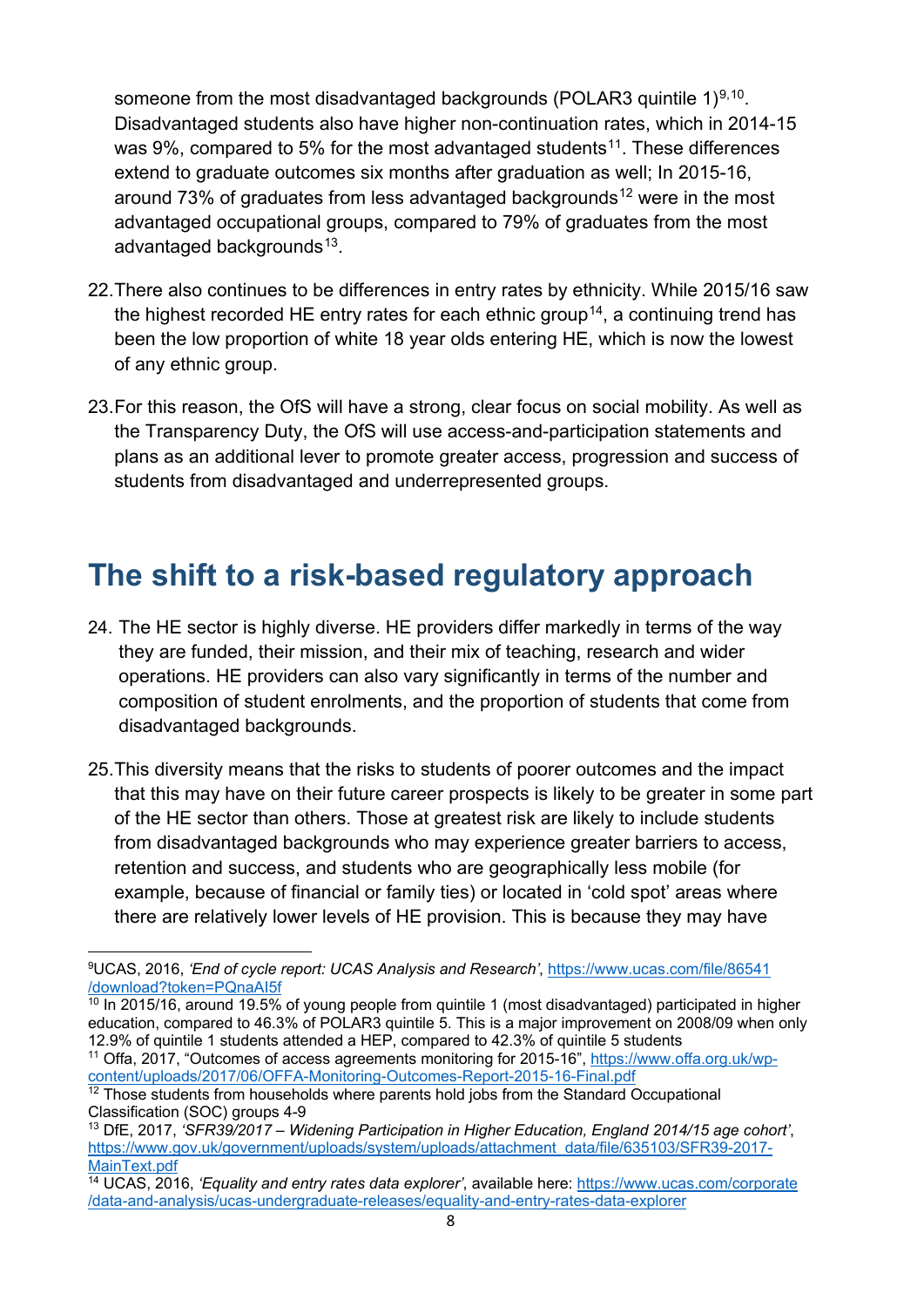more limited options available to them in terms of choice of course and institution, but also the mode of delivery (for example, part-time or distance learning).

- 26.Therefore, student interests are more effectively protected by government if regulation and monitoring of HE providers is not uniform across the sector, but instead based on the degree of risk they pose to student outcomes. Those providers judged to represent a higher risk would be subject to greater and more frequent scrutiny than those who pose a low risk to students and the HE sector.
- 27. The diverse nature of HE providers means that they are likely to respond differently to the incentives and challenges created by the new regulatory framework. In most cases, it is expected that the new framework will elicit a positive behavioural response from providers who will use the opportunity to raise their game, improving the student offer in order to reap the financial and reputational rewards that come with it.
- 28. There will however be instances where some providers may continue to behave in a way that adversely affects student outcomes. Accordingly, the move to a risk-based regulatory approach allows for the OfS to monitor those institutions that evidence suggests are putting students, the taxpayer and the wider HE sector at risk. It will be for the OfS to decide how to act if such issues arise.
- 29. Student interests and outcomes may also be placed at risk if some providers, intentionally or unintentionally, do not fully act within the spirit and letter of the law as set out in the new regulatory framework. For example, some providers may not fully comply with the conditions of registration because they are still adjusting to the new regulatory framework and have not entirely understood the requirements placed on them. Other providers may not take sufficient and appropriate action to ensure that the course content, quality of teaching and the wider academic experience is fully meeting the student's needs and expectations.

## **Protecting student rights and outcomes**

#### **Student protection plans and transfer arrangements**

30. As competition increases, the likelihood of course, campus or faculty closure at certain providers may increase, putting at greater risk the ability of students to access and complete their studies. While students are encouraged to attend whichever institution they feel best fits with their needs - wherever it is in the country - some may be unable to move for whatever reason. The risks of closure could have a greater impact in underserved geographical areas where there is limited available alternative provision. In such cases, students must be protected in a way that enables them to transfer to another course or provider with the minimal disruption and least amount of impact on their future career prospects.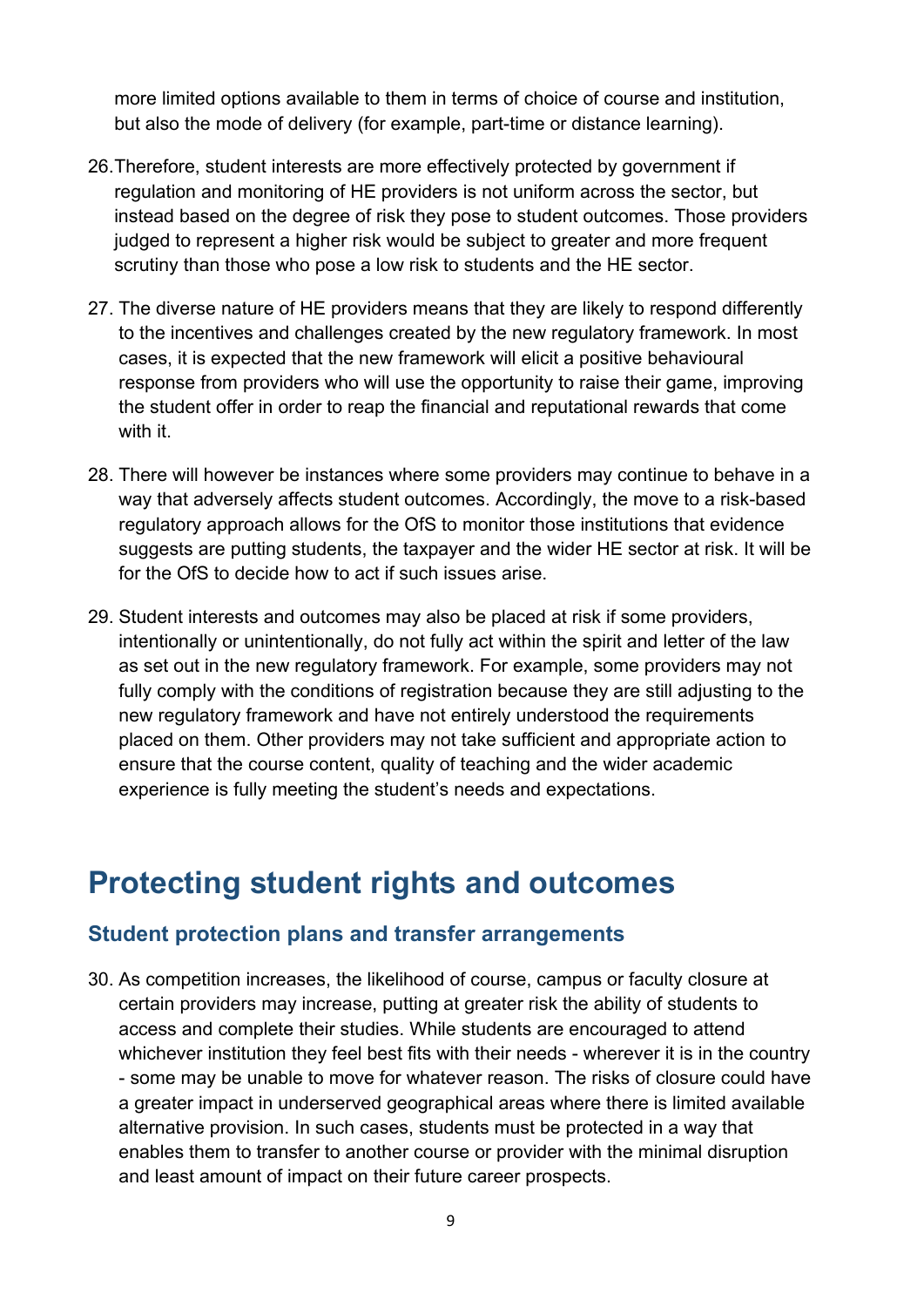- 31. To help reduce the risk to students in the event of closures, the new regulatory framework includes for the first time, a requirement for higher education providers in the Approved and Approved (fee cap) categories to develop and publish student protection plans. These plans will set out in detail what students can expect to happen in the event of course, campus or departmental closure, or if an institution exits the market. Student protection plans must be approved by the OfS, and be easily accessible to current and future students.
- 32. A further condition for registration with the OfS will require providers to publish information about their arrangements for students transferring either between courses at the same institution, or to a different institution altogether. Removing the barriers that exist for students - providing clear information on how a student can transfer and helping to make the process easier - will strengthen competition within the sector, providing more opportunities for students to protect their interests by supporting flexible learning. This in turn will help incentivise providers to not just focus on student recruitment, but also their retention once at an institution, further rebalancing the student provider relationship, while also increasing competition in HE and improving overall student outcomes.

#### **Student contracts**

- 33. To ensure they receive value for money, it is critical that students know their rights and are able to exercise them effectively. Accordingly, one of the conditions for registration with the OfS will be that HE providers must be able to demonstrate, when developing their policies and procedures governing their contractual and other relationships with students, that they have given due regard to relevant guidance as to how to comply with consumer law.
- 34. Providers should ensure that students have access to clear, accurate, specific and timely information at all stages of their higher education experience, including details on course content and structure and the total course costs. Providers should make students aware of which terms make up their contracts with providers and these should be understandable, fair and transparent, and not unfairly balanced towards the provider. In the event that things do go wrong and the student's experience does not match with what was advertised, students should be able to access their provider's clear and fair complaint handling processes and practices.
- 35. In addition, the OfS will seek to take further action to address value for money concerns relating to the student's higher education experience. This could include further consultation on student contracts and student consumer rights, for example on whether the OfS should play an enforcement role, and whether students would benefit from the use of sector wide model for contracts with providers.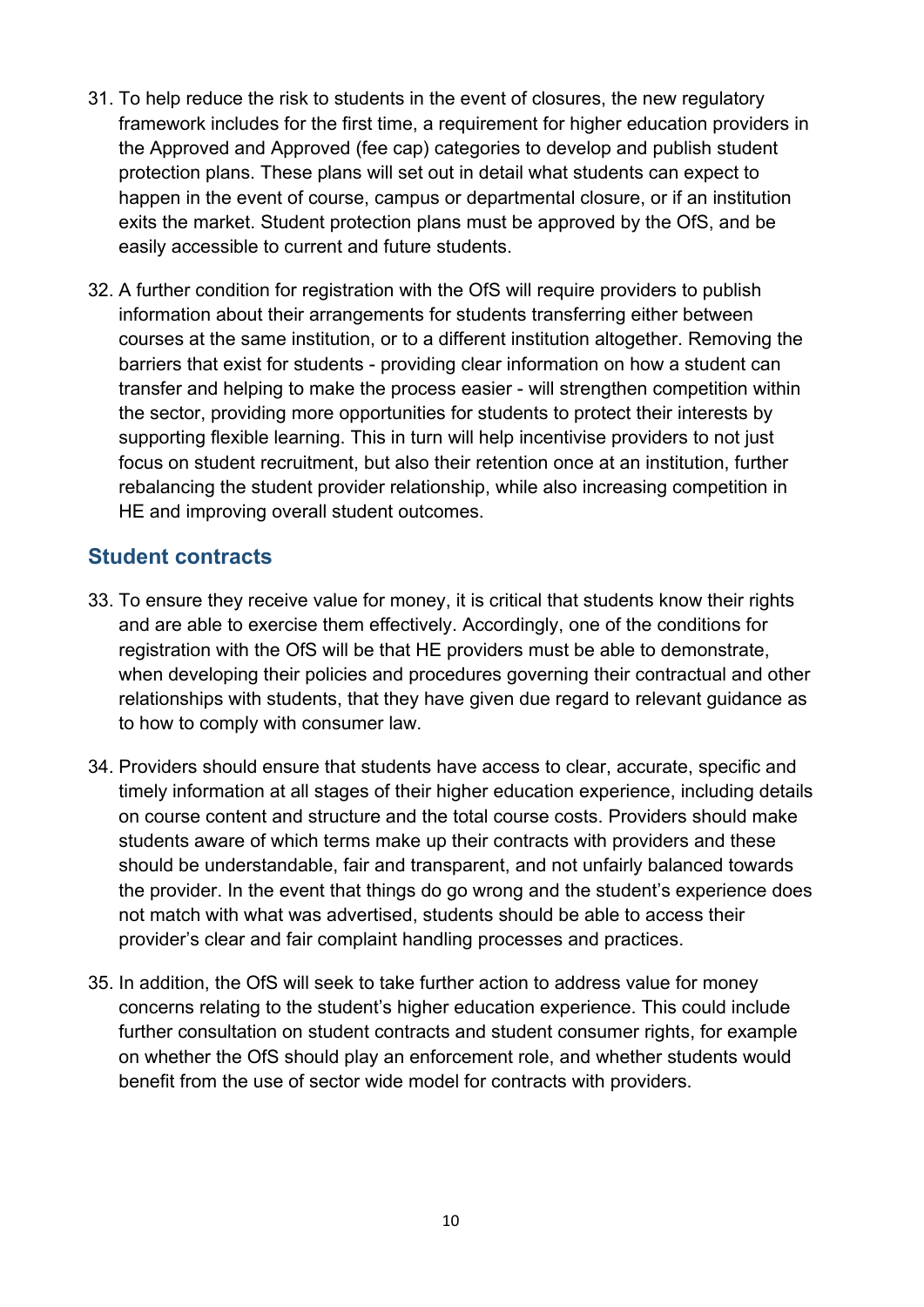## **The benefits of a new regulatory framework**

36. The new risk-based regulatory framework will promote greater competition, choice and participation in the HE sector; while the OfS will also have a focus on championing freedom of speech across the HE sector. This will help deliver better value for money to students and taxpayers, maintain HE's role as an engine of social mobility, and protect the right of students to explore and express their opinions throughout their qualification.

#### **Delivering better value for money for students and taxpayers**

- 37. OFFA data suggests that for the academic year 2017/18, many students can expect to be paying fees close or equal to the fee cap. Around 70% of HE providers with an access agreement intend to charge a maximum of £9,250 for at least one of their courses while 18% plan to charge the maximum  $£9,250$  for all their courses<sup>[15](#page-10-0)</sup>.
- 38. Value for money is an area of particular concern in higher education. The Higher Education Policy Institute Student Survey has shown a marked decrease in students that find their course to be good or very good value for money – from 53% in 2012 to 35% in 2017. At the same time, the proportion of students who think their course is poor or very poor value for money has increased from 18% in 2012 to 34% in 2017[16.](#page-10-1) The new regulatory framework will help ensure that students achieve better value for money by incentivising HE providers to improve the student offer by raising the quality of teaching and the wider academic experience, so that students can achieve the best possible outcomes.
- 39.The new regulatory system will also help ensure that the interests of taxpayers who underwrite the system continues to be protected in the years ahead. At the end of financial year 2016/[17](#page-10-2), there was £89.3 billion<sup>17</sup> outstanding in English student loans. As such, the value for money of HE for the taxpayer and the student is increasingly important. Improving the academic journey for students can have a positive impact on the Exchequer, as lower drop-out rates and better graduate outcomes can mean greater and faster repayments of loans, thereby bringing down the RAB charge<sup>[18](#page-10-3)</sup> and increasing tax revenue as a result of graduates being successfully placed in better paid jobs.

<span id="page-10-2"></span><span id="page-10-1"></span>[content/uploads/2017/06/2017-Student-Academic-Experience-Survey-Final-Report.pdf](http://www.hepi.ac.uk/wp-content/uploads/2017/06/2017-Student-Academic-Experience-Survey-Final-Report.pdf) 17 Student Loans Company, 2017, [https://www.slc.co.uk/official-statistics/student-loans-debt-and](https://www.slc.co.uk/official-statistics/student-loans-debt-and-repayment.aspx)[repayment.aspx](https://www.slc.co.uk/official-statistics/student-loans-debt-and-repayment.aspx)

<span id="page-10-0"></span> $\overline{a}$ <sup>15</sup> OFFA, 2016, '*2017-18 access agreements: institutional expenditure and fee levels',* <https://www.offa.org.uk/wp-content/uploads/2016/09/2017-18-access-agreement-decisions.pdf> <sup>16</sup> HEPI, 2017, '*Student Academic Experience Survey',* [http://www.hepi.ac.uk/wp-](http://www.hepi.ac.uk/wp-content/uploads/2017/06/2017-Student-Academic-Experience-Survey-Final-Report.pdf)

<span id="page-10-3"></span> $\frac{18}{18}$  The Resource Accounting and Budgeting (RAB) charge is the estimated cost to Government of borrowing to support the student finance system based on future loan write-offs and interest subsidies in net present value terms. For convenience, we express these costs as a proportion of the initial loan outlay.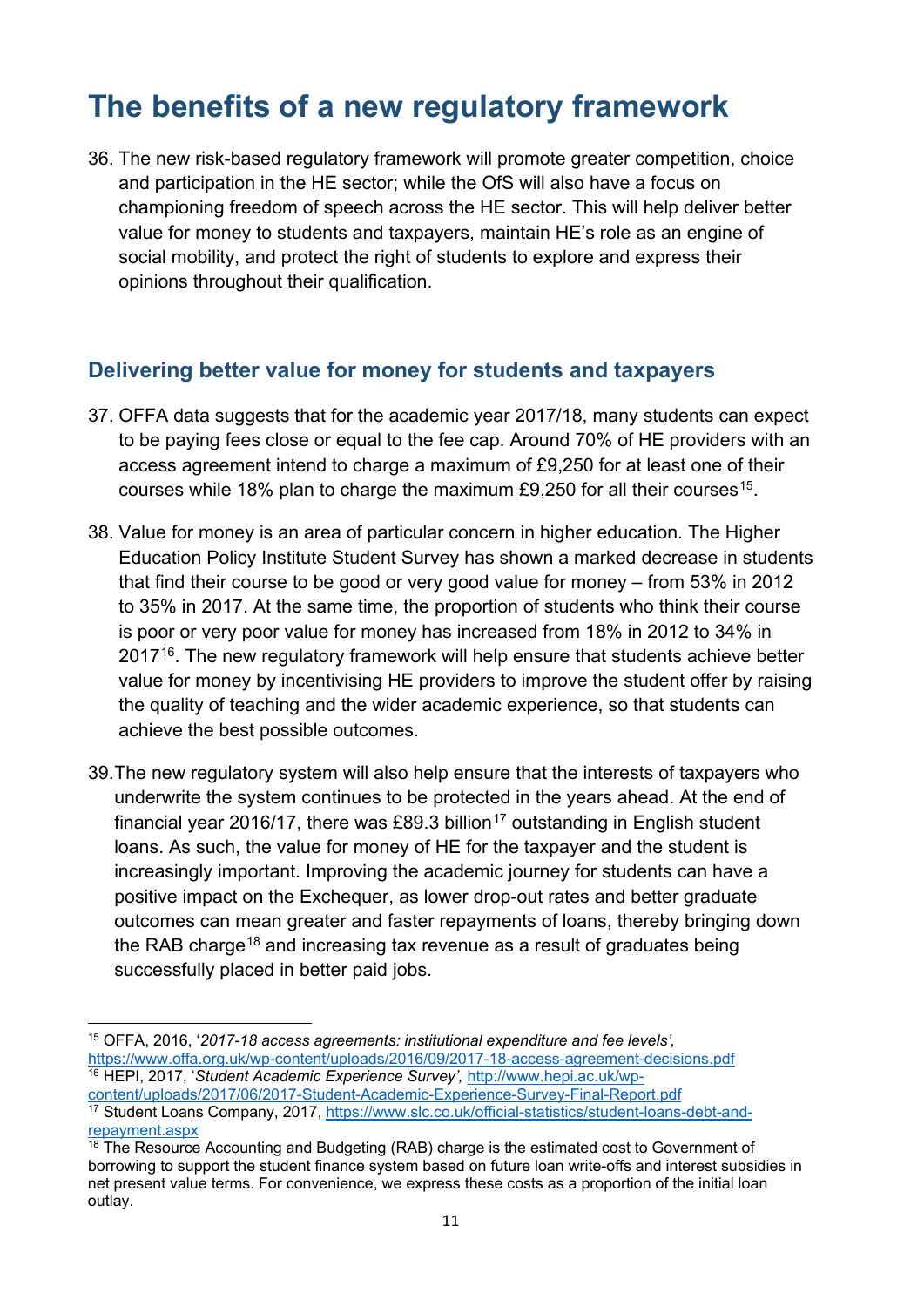#### **Maintaining the HE sector's role as an engine of social mobility**

- 40. Higher education statistics show that the percentage of full time undergraduate entrants from low participation neighbourhoods (POLAR3) in 2015/16 varied significantly across English HEIs. The percentage of young full time undergraduate entrants from under-represented groups at each institution varied from under 22% to over 30%, while the percentage for mature students from disadvantaged areas ranged from 0% to over 26%<sup>19</sup>. On top of this, (POLAR3) quintile 1 students are less than half as likely to attend higher tariff institutions as their advantaged (POLAR3) quintile 5 counterparts $18$ .
- 41. UCAS data also shows that students from the most disadvantaged groups are more likely to attend low and medium-tariff institutions, as are students from Black, Asian and Mixed ethnic groups<sup>20</sup>. Data from the HESA Student Record<sup>[21](#page-11-2)</sup> shows that noncontinuation rates among the broad ethnic groups has either deceased marginally (Black, Mixed and Asian groups) or stayed roughly the same over the last six years (for example the White ethnic group); only the Chinese ethnic group has witnessed a continuous drop in rates over this period.
- 42. The lowering of barriers to entry into the higher education sector and the creation of a level playing field should be disproportionately beneficial for students from low participation backgrounds. In particular, greater competition should lead to providers being more responsive to the different needs of prospective students, for example by offering more flexible study routes for those students who may be geographically less mobile and have more limited access and diversity of HE provision.
- 43. The greater emphasis on access and participation statements, as well as plans supported by grant funding for those providers that are eligible, will help create new, easier to access opportunities for students from disadvantaged and underrepresented groups, enabling them to attend the most selective higher tariff institutions.

<span id="page-11-0"></span> $\overline{\phantom{a}}$ <sup>19</sup> HESA, 2017, *'UK Performance Indicators 2015/16: Widening Participation'*, [https://www.hesa.ac.uk](https://www.hesa.ac.uk/data-and-analysis/performance-indicators/widening-participation) [/data-and-analysis/performance-indicators/widening-participation](https://www.hesa.ac.uk/data-and-analysis/performance-indicators/widening-participation)

<span id="page-11-1"></span><sup>20</sup> UCAS, 2016, *'Equality and entry rates data explorer'*, available here: [https://www.ucas.com/corporate](https://www.ucas.com/corporate/data-and-analysis/ucas-undergraduate-releases/equality-and-entry-rates-data-explorer) [/data-and-analysis/ucas-undergraduate-releases/equality-and-entry-rates-data-explorer](https://www.ucas.com/corporate/data-and-analysis/ucas-undergraduate-releases/equality-and-entry-rates-data-explorer)

<span id="page-11-2"></span><sup>21</sup> HEFCE, 2017, *'Non-continuation rates: trends and profiles'*,<http://www.hefce.ac.uk/analysis/ncr/>